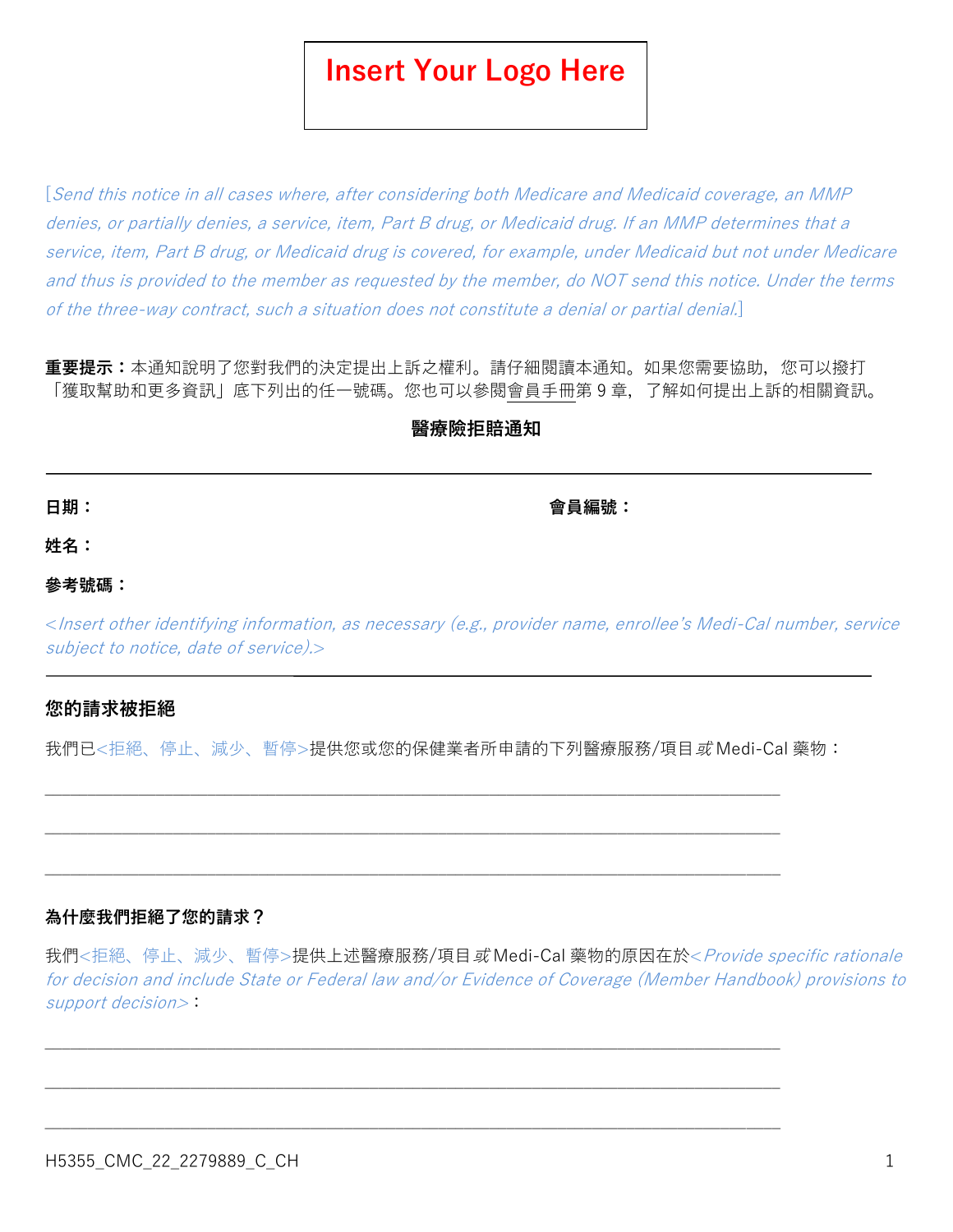您應該與您的醫生分享此決議書的副本,以便您和您的醫生可以討論後續步驟。如果您的醫生代表您申請承保,我 們會將此決議書的副本發送給您的醫生。

## **您有權對我們的決定提出上訴**

您有權向我們提出 1 級上訴(有時稱為「內部上訴」或「計劃上訴」),以此請求

IEHP DualChoice Cal MediConnect Plan (Medicare-Medicaid Plan) 審查我們的決定。在特殊情況下, 您也可以 申請進行獨立醫療審查 (Independent Medical Review, IMR), 而無需先向本計劃提出上訴。如果您已就同一問題 召開過州聽證會,則不能申請進行 IMR。如果您對 IMR 的結果感到不滿,您仍然可以申請舉行州聽證會。

請在本通知發出之日起 60 個日曆日內,向 IEHP DualChoice 提出 1 級上訴。如果您有正當理由錯過最後期限,我 們可以給您更多時間。請參閱標題為「如何向 IEHP DualChoice 提出 1 級上訴」的部分,了解如何提出計劃級上 訴。

**在我們審查您的個案期間如何保留您的服務:**如果我們要停止或減少某項服務,您可以在個案審查期間 繼續獲得該服務。**如果您希望繼續提供服務,您必須在本通知發出之日起 10 個日曆日內**,或在服務停 止或減少之前(以時間較晚者為準)提出上訴。

#### **如果您希望由其他人代您行事**

您可以指定一位親戚、朋友、律師、醫生或其他人作為您的代理人。如果您希望由其他人代您行事,請撥打以下電 話聯絡我們:1-877-273-IEHP (4347),服務時間為上午 8 點至晚上 8 點 (太平洋標準時間),每週 7 天 (包括節 假日),以了解如何指定您的代理人。TTY 使用者請撥打 1-800-718-4347。您以及您的意定代理人都必須簽署一 份聲明並註明日期,說明該代理出自於您的意願。您需要將此聲明郵寄或傳真給我們。請保留一份副本以供記錄。

#### **可以向 IEHP DualChoice 提出 2 種 1 級上訴**

**標準上訴** – 我們將於收到您的上訴後 **30 個日曆日**內給您書面標準上訴決定。如果您申請延期或我們需要更多關於 您個案的資訊,我們可能需要更長時間以作出決定。如果我們需要額外的時間,我們會告訴您,並解釋為何需要更 多的時間。如果您的上訴是關於支付您已經獲取的醫療服務/項目或 Medi-Cal 藥物之費用,我們將於 **60 個日曆**日 **內給您書面決定。**

**快速(加急)上訴** — 我們將依據您的病況需求,盡快為您作出快速上訴決定,一般是在我們收到您的上訴後 **72 小時**內。如果您或您的醫生認為等待標準上訴的決定可能會嚴重損害您的健康,您可以申請快速上訴。

**如果醫生為您申請,或您的醫生支持您的申請,我們會自動為您提供快速上訴。**如果您在沒有醫生支持的情況下申 請快速上訴,我們將決定您的請求是否需要快速上訴。如果我們不為您提供快速上訴,我們將於 **30 個日曆日內作 出決定。**

## **如何向 IEHP DualChoice 提出 1 級上訴**

**步驟 1:**您、您的代理人或您的保健業者必須在收到此通知之日起 **60 個日曆日**內提出上訴。

您的書面請求必須包括:

- 您的姓名
- 地址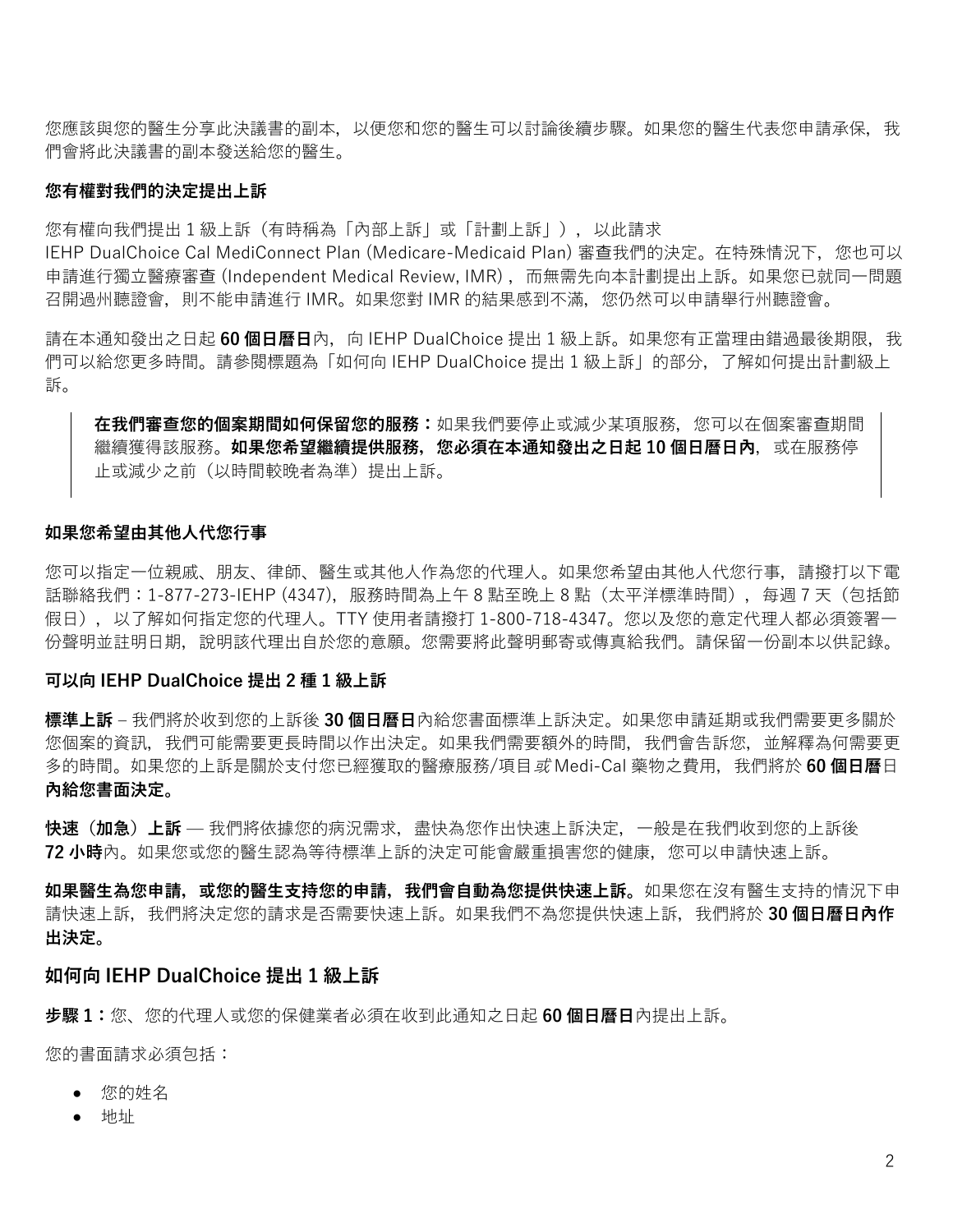- 會員編號
- 上訴理由
- 您想要標準上訴還是快速上訴(對於快速上訴,請說明您需要快速上訴的原因)。
- 您希望我們審查的任何證據,例如醫療記錄、醫生證明(例如假使您申請快速上訴,則提供醫生的支持聲 明)或其他說明您為什麼需要醫療服務/項目或 Medi-Cal 藥物的資訊。如果您需要此資訊,請致電您的醫 生。

我們建議您保留發送給我們的所有內容的副本作為記錄。

您可以在上訴之前或上訴期間要求查看我們用於作出決定的醫療記錄和其他文件。您還可以免費索取我們用於作出 決定的指引副本。

**步驟 2:**郵寄、傳真或遞交您的上訴或致電我們。

| 對於標準上訴: | 郵寄地址:                      | <b>IEHP DualChoice</b>          |
|---------|----------------------------|---------------------------------|
|         |                            | P.O. Box 1800                   |
|         |                            | Rancho Cucamonga, CA 91729-1800 |
|         | 電話:                        | 1-877-273-IEHP (4347)           |
|         | TTY 使用者請撥打: 1-800-718-4347 |                                 |
|         | 傳真號碼:                      | 909-890-5748                    |

如果您透過電話提出標準上訴,我們將向您複誦您的請求,以確保我們已正確記錄。我們還將向您發送一封信函, 確認您告訴我們的內容。該信函將告訴您如何進行任何更正。

**對於快速上訴:** 雷話: 1-877-273-IEHP (4347) TTY 使用者請撥打: 1-800-718-4347 傳真號碼: 909-890-5748

## **接下來呢?**

如果您提出 1 級上訴, 而我們依然拒絕您的服務請求, 我們將向您發送書面決定。

如果該服務最初為 Medicare 服務或 Medicare 和 Medi-Cal 都承保的服務,我們會自動將您的個案發送給獨立審查 員。如果獨立審查員拒絕您的請求,書面決定將說明您是否有額外的上訴權利。

如果該服務為 Medi-Cal 服務,您可以申請進行**獨立醫療審查 (IMR)** 或**州聽證會**。您的書面決定將說明您如何提出 下一級上訴。下文也會有相關資訊。

## **如何申請進行獨立醫療審查 (IMR)**

您可以請求加州管理式醫療保健部門(以下簡稱部門)對 Medi-Cal 承保的服務和項目進行獨立醫療審查 (IMR)。 如果您不同意 IEHP DualChoice 的 1 級上訴決定, 或者 IEHP DualChoice 於 30 天後仍未解決您的 1 級上訴, 您 可以申請進行 IMR。 在特殊情況下, 您也可以申請進行獨立醫療審查 (IMR), 而無需先向本計劃提出上訴。

在大多數情況下,您必須在申請 IMR 之前向 IEHP DualChoice 提出 1 級上訴;但如果出現下列情形,您可能無需 先向 IEHP DualChoice 提起上訴即可獲得 IMR:

- 您的問題很緊迫,對您的健康構成直接和嚴重的威脅。
- IEHP DualChoice 拒絕 Medi-Cal 服務或治療, 因為其帶有試驗性或研究性。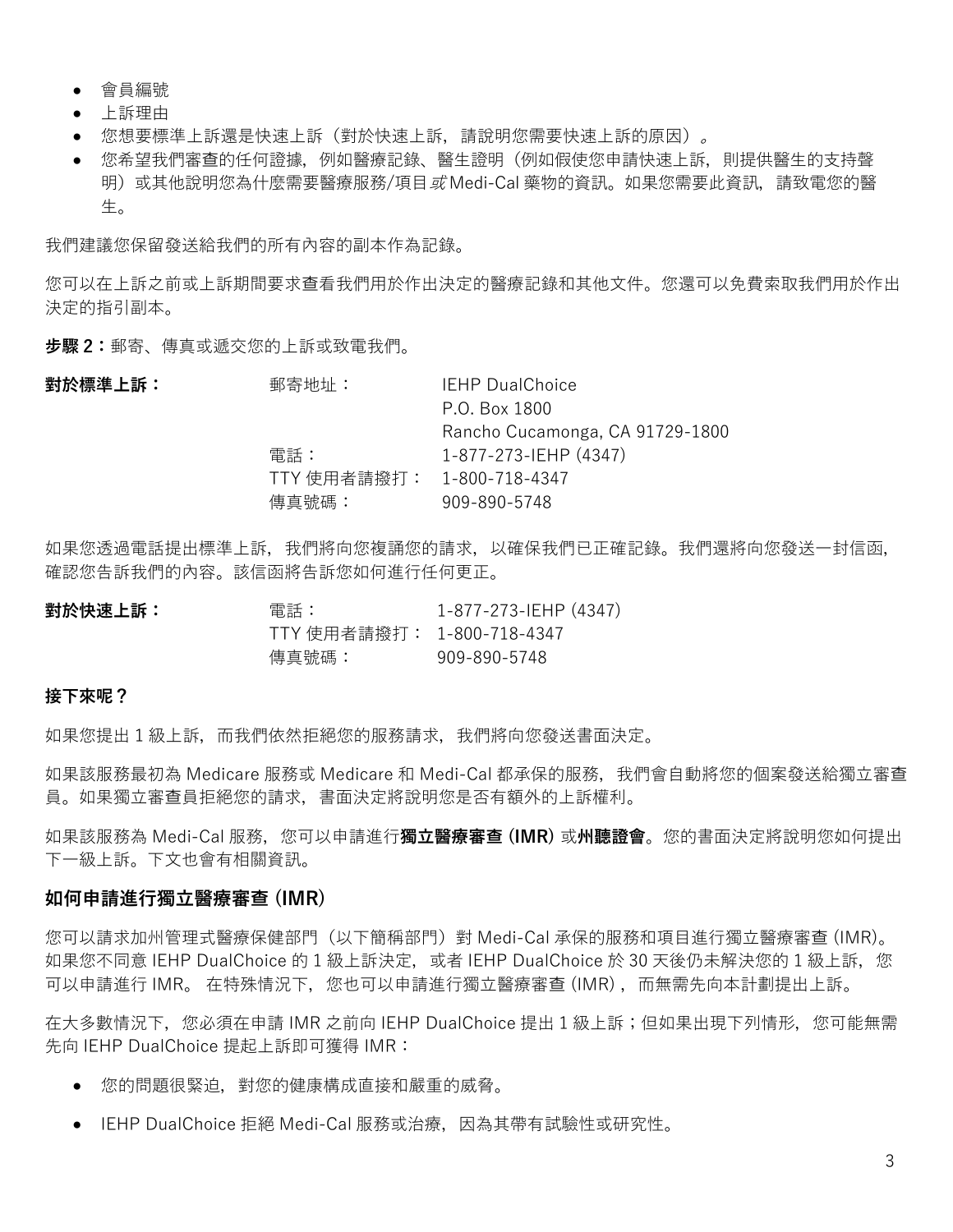如果您已經就同一問題召開過州聽證會,則不能申請進行 IMR。如果您對 IMR 的結果感到不滿,您仍然可以申請 舉行州聽證會。

#### **如何申請 IMR。**填寫

[www.dmhc.ca.gov/fileacomplaint/submitanindependentmedicalreviewcomplaintform.aspx](https://www.dmhc.ca.gov/fileacomplaint/submitanindependentmedicalreviewcomplaintform.aspx) 上提供的線上獨立 醫療審查/投訴表,您也可以填寫本通知隨附的紙本 IMR 申請表並將其寄至:

Help Center Department of Managed Health Care 980 Ninth Street, Suite 500 Sacramento, CA 95814-2725 傳真號碼:916-255-5241

如果您選擇寄送,您可以附上有關被拒服務或項目的信件或其他文件的副本。如果您要這樣做,請寄送文件副本, 而不是原件。部門幫助中心可能無法退回所有原始文件。

您或您的代理人必須在我們向您發送書面決定後的 **6 個月**內申請 IMR。然而,部門可能出於正當理由延長 6 個月期 限, 例如您的病況使您無法在 6 個月內申請 IMR, 或者您沒有得到有關 IMR 流程的充分通知。

## 請撥打**加州管理式醫療保健部門 (Department of Managed Health Care, DMHC) 的免費電話 1-888-466-2219** 以獲得免費協助。

加州管理式醫療保健部門負責管理醫療保健服務計劃。如果您想對您的保健計劃提出申訴,在聯絡該部門之前,您 應該先致電保健計劃(電話為:**1-877-273-IEHP (4347)**)並使用保健計劃的申訴流程。使用該申訴程序不會影響 您享有任何潛在法律權利或救濟方式。對於涉及急診的申訴、對您保健計劃的解決結果感到不滿的申訴,或在 30 天後仍未得到解決的申訴,您可以致電該部門獲得援助。您可能有資格獲得獨立醫療審查 (IMR)。如果您有資格獲 得 IMR, IMR 將在流程中公正地審查保健計劃作出的醫療決定。此類決定關於提議的服務或治療的醫療必要性、對 試驗性或研究性治療的承保決定,以及急診或緊急醫療服務的付款爭議。該部門還設有免費專線 **(1-888-466- 2219)** 以及服務於聽障及語障人士的 TDD 專線 **(1-877-688-9891)**。可以在該部門的網站 **[www.dmhc.ca.gov](http://www.dmhc.ca.gov/)** 上 獲取投訴表格、IMR 申請表及相關說明。

#### **接下來呢?**

如果您有資格獲得 IMR,DMHC 將審查您的個案,並在 7 個日曆日內向您發送一封信,告知您有資格獲得 IMR。 從您的計劃收到您的申請和支持文件後,將在 30 個日曆日內做出 IMR 決定。您應該會在提交填妥的申請表後的 45 個日曆日內收到 IMR 決定。

如果您的個案很緊急並且您有資格獲得 IMR,DMHC 將審查您的個案,並在 2 個日曆日內向您發送一封信,告知 您有資格獲得 IMR。從您的計劃收到您的申請和支持文件後,將在 3 個日曆日內做出 IMR 決定。您應該會在提交 填妥的申請表後的 7 個日曆日內收到 IMR 決定。

如果 DMHC 沒有從您或治療您的醫生處收到所需的所有醫療記錄, 則 IMR 可能需要更長時間。如果您的醫生不在 您的保健計劃網絡中,那麼您從該醫生處獲取並向我們發送您的醫療記錄非常重要。您的保健計劃需要從網絡內的 醫生處獲取您的醫療記錄副本。

不屬於 IEHP DualChoice 的醫生將審查您的個案。DMHC 將向您發送一封解釋該決定的信函。如果 IMR 決定對您 有利, IEHP DualChoice 必須為您提供所申請的服務或治療。如果您不同意該決定, 只要您沒有就同一問題召開過 州聽證會, 您就可以申請舉行州聽證會。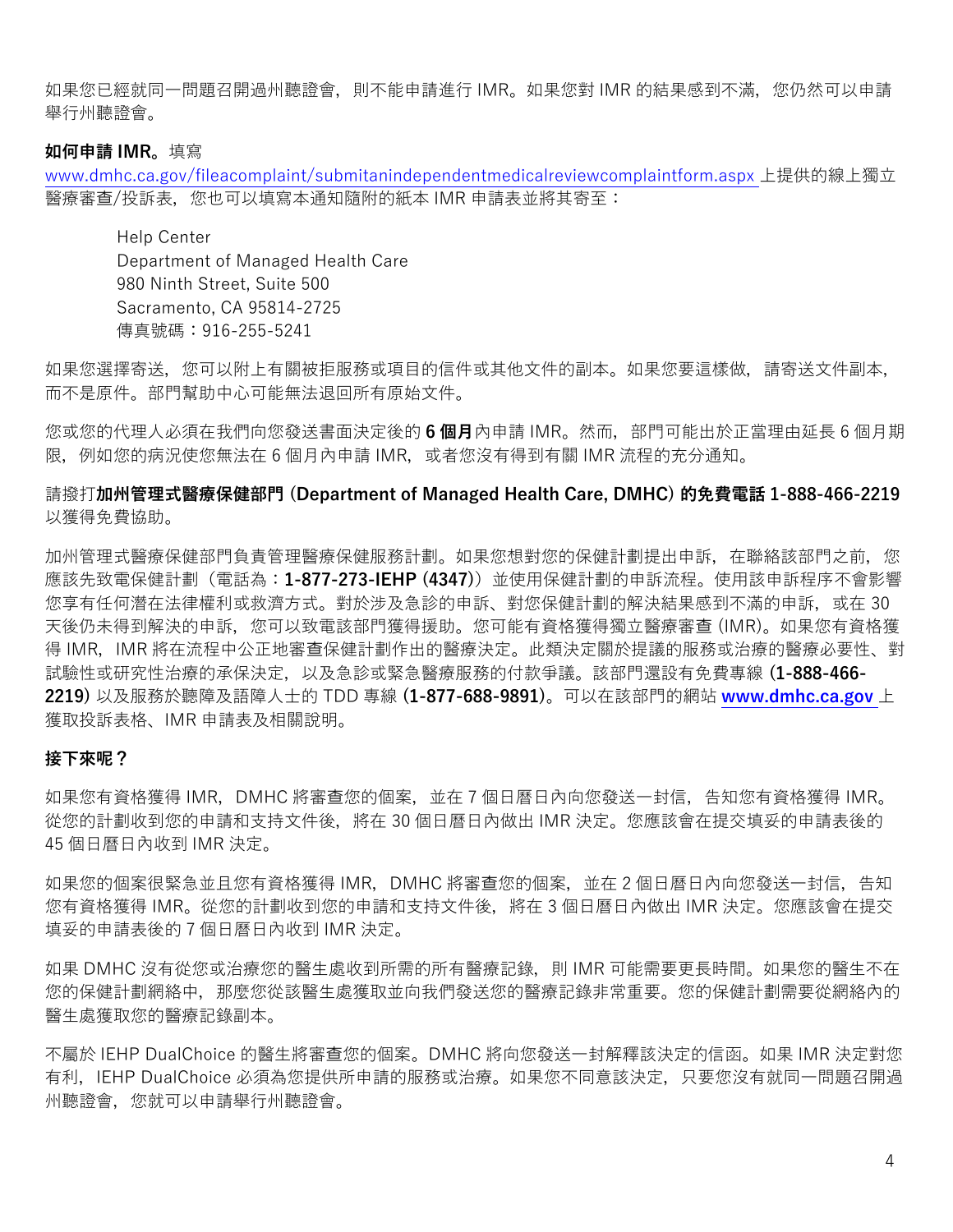如果您沒有資格獲得 IMR,您的問題將透過 DMHC 的標準投訴流程進行審核。您將在 30 天內收到有關該決定的書 面通知。如果您決定不使用 IMR 流程,您可能會放棄依據加州法律就您所申請的服務或治療對 IEHP DualChoice 採取法律行動的權利。

# **如何申請舉行州聽證會**

如果相關服務為 Medi-Cal 承保的服務或項目,您可以申請舉行州聽證會。只有在您對本保健計劃提出上訴,並收 到您有異議的書面決定後,您才能申請舉行州聽證會。請注意,如果您舉行州聽證會,您將無法申請進行獨立醫療 審查 (IMR)。

**步驟 1:**您或您的代理人必須在我們發出維持不利於您的理賠決議(1 級上訴決定)通知之日起 **120 天**內申請舉行 州聽證會。填寫將與您的上訴決定通知一併提供的「州聽證會申請表 (Form to File a State Hearing)」。確保包含 所有要求提供的資訊。

**步驟 2:**將填妥的表格寄至:

California Department of Social Services State Hearings Division P.O. Box 944243, Mail Station 9-17-37 Sacramento, CA 94244-2430 傳真號碼:916-651-5210或916-651-2789

您也可以撥打 1-800-952-5253 (TTY: 1-800-952-8349) 申請舉行州聽證會。如果您決定透過電話提出請求,請知 悉,電話線路會非常繁忙。

## **接下來呢?**

州政府將舉行聽證會。您可以親自或透過電話出席聽證會。您將被要求告訴州政府您為什麼不同意我們的決定。您 可以請朋友、親戚、辯護人、保健業者或律師協助您。您將收到一份書面決定,說明您是否擁有額外的上訴權利。

本通知的副本已發送至:<insert PCP name/Requesting Provider name>。

#### **獲取幫助和更多資訊**

- 致電 IEHP DualChoice, 電話: 1-877-273-IEHP (4347), 服務時間為上午 8 點至晚上 8 點 (太平洋標準 時間),每週 7 天(包括節假日)。TTY 使用者請撥打 1-800-718-4347。您也可以造訪我們的網站: www.iehp.org。
- 致電**加州管理式醫療保健部門**獲取免費協助,以了解您的權利和有關投訴及獨立醫療審查 (IMR) 流程的資 訊,電話:1-888-466-2219。
- 致電**健康消費者聯盟 (Health Consumer Alliance)** 以取得有關您的醫療保健的免費協助,電話: 1-888-804-3536。
- 致電 **Cal MediConnect Ombuds Program** 以獲得免費協助。Cal MediConnect Ombuds Program 可幫 助 Cal MediConnect 會員解決有關服務或帳單的問題。其可以與您討論如何提出上訴,以及在上訴過程中 的注意事項。電話號碼為 1-855-501-3077。
- 致電 **Medicare**,電話:1-800-MEDICARE (1-800-633-4227),服務時間為每週 7 天,每天 24 小時。 TTY 使用者請撥打 1-877-486-2048。